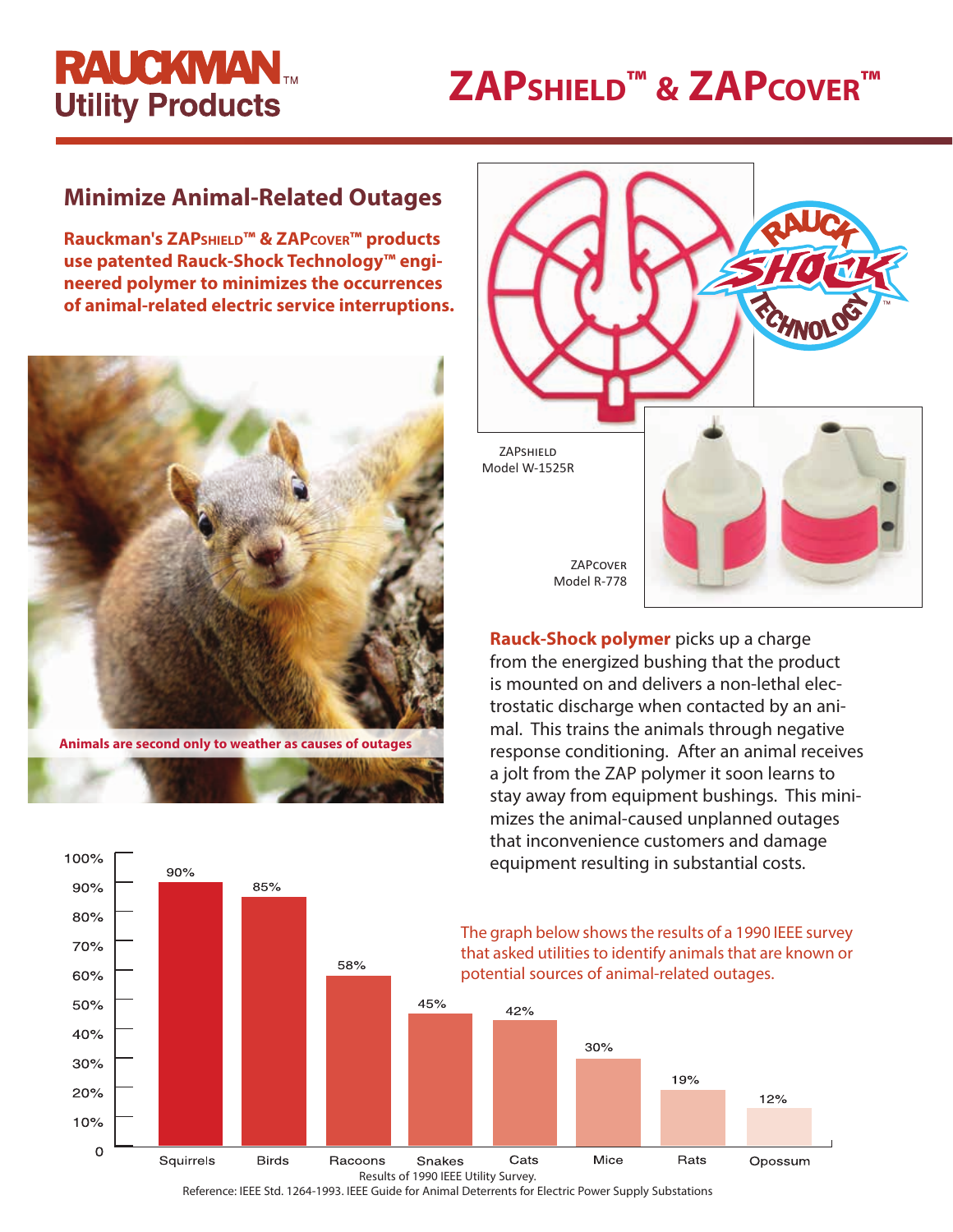

### **Models W-1525R & W-1525G**

**ZAPshield** product is entirely made of Rauck-Shock polymer. It is designed to be installed on electric utilities' distribution & substation equipment bushings of 15 kV and 25 kV.

For other voltages consult factory.



Model W-1525R ZAPshield on a Distribution Transformer



ZAPSHIELD can be installed using an All-Angle Pliers or a Shotgun Stick

**Installation of ZAP**<sup>SHIELD</sup> is quite simple and has the following features / benefits:

- » Can be installed hot and does not require an outage.
- » Use right out of the box, no hardware or assembly is required.



» Requires only one shotgun style hotstick or

gy for UV protection, track & flame resistance.





Effective Discharge on the Entire Surface

Shotgun Stick Attachment



Model W-1525G Model W-1525R

| Catalog No. | Description                       | Overall Diameter * | Core Diameter Range (inches) * |      | Color | Quantity per |
|-------------|-----------------------------------|--------------------|--------------------------------|------|-------|--------------|
|             |                                   |                    | Min.                           | Max. |       | Box          |
| W-1525R     | ZAPSHIELD Distribution, 10", Red  | 10.25 inch         |                                | 2.75 | Red   | 25           |
| W-1525G     | ZAPSHIELD Distribution, 10", Gray | $10.25$ inch       |                                | 2.75 | Grav  | 25           |

**\*** Other Sizes are Available, Consult Factory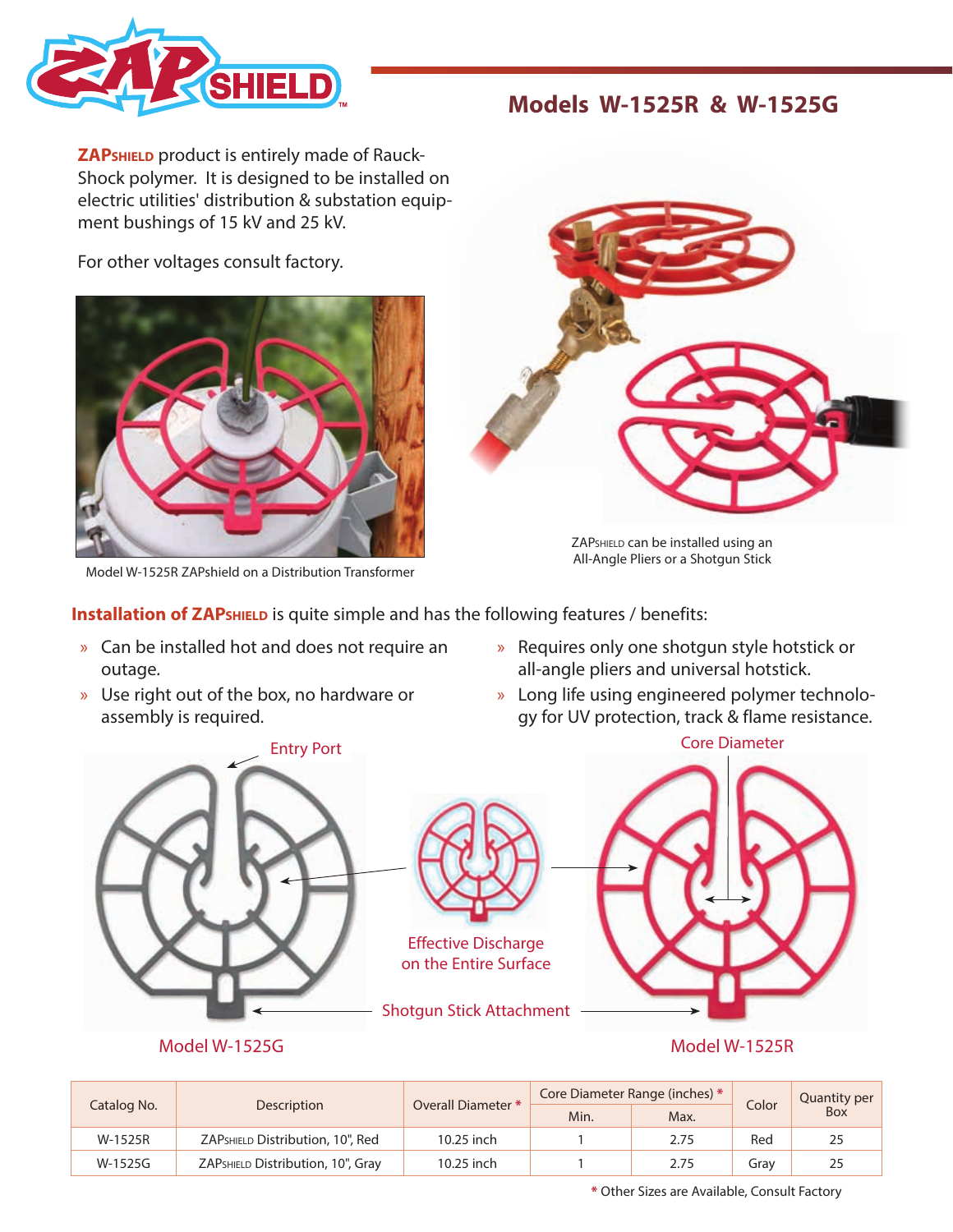# **ZAPcover™**

### **Models R-778 & R-778TC**



The **ZAPcover** is similar to other Rauckman Outage Protection covers in form and fit but is equipped with 2 Rauck-Shock polymer panels. The ZAPcover may be installed on distribution & substa-

tion equipment bushings of 15 kV and 25 kV. For other voltages consult factory.





Model R-778 ZAPcover & Stinger Cover Combination

**ZAPcover** is made from a silicone enriched elastomer formulated specifically for the extreme requirements of the electric utility industry. Using a twostep injection molding process the red Zap panels share a molecular bond with the grey bushing cover. Button closures are UV stabilized. Kits that contain ZAPcovers and 18" long, 3/8", 5/8" or 3/4" diameter stinger covers are also available.



The **ZAPcover**, unlike traditional covers, has the following characteristics essential for flawless performance:

- » Higher Ultra-Violet (UV) stability including Hindered Amine Light Stabilization (HALS)
- » Superior Electrical Properties by using a track-resistant high dielectric material that remains stable even in the most severe environments
- » Flame Retardant properties certified to the V-0 criteria of Underwriters' Laboratory Standard of UL-94
- » The Zap panels have the same base polymer as the grey cover, but also contain special materials that provide the Rauck-Shock technology.





The ZAPcover should be installed so that only the top skirt of the bushing is covered. This will ensure that the bushing's characteristics are not degraded by the use of the cover.